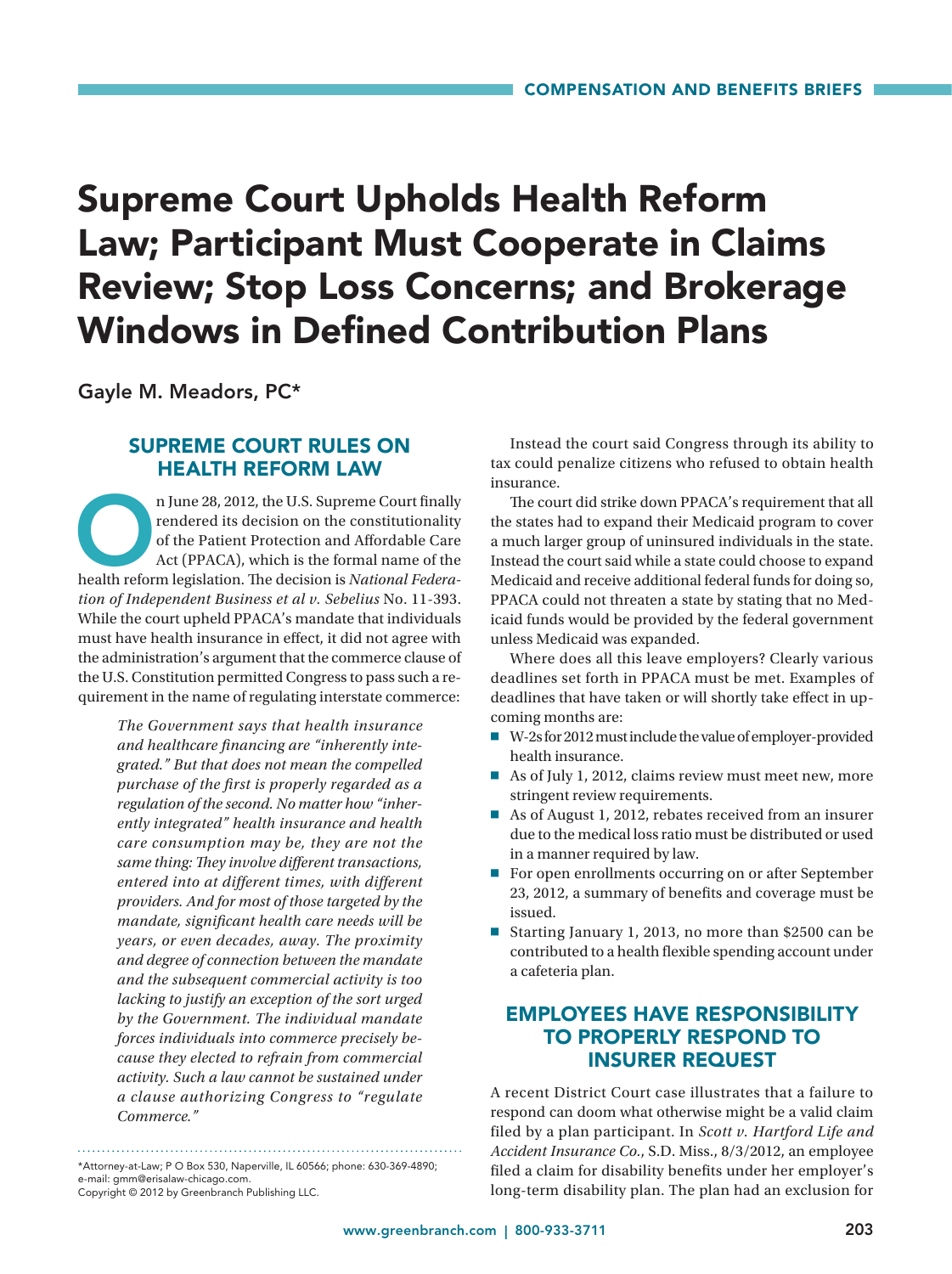preexisting conditions. (Note: While group medical plans generally can have no or very limited preexisting condition limitations, such exclusions are still permitted under group long-term disability plans.)

The insurer, based on the submitted employee medical records, believed that the disabling injury the employee claimed was caused by a preexisting condition before the employee suffered a fall. Although the insurer requested additional medical information so that it could determine whether the preexisting condition was a factor in the injury that occurred as a result of the fall, the employee refused to provide any additional information. In the view of the court, the failure to cooperate by the employee permitted the insurer to deny the claim.

As the court stated:

*In summary, Defendants received medical records from Plaintiff indicating that her back problem was the result of a condition predating her slip-and-fall. The policy excludes coverage for disability caused by, contributed to, or resulting from a pre-existing condition. The policy defines a pre-existing condition as one for which Plaintiff received medical treatment or advice during the three months prior to the policy's effective date. On multiple occasions, Defendant requested further information from which it could determine whether Plaintiff received such medical treatment or advice, but Plaintiff failed to provide the requested documentation. Therefore, Defendant denied her claim.*

*Plaintiff argues that the evidence she submitted to Defendant shows that she is disabled, that she does not have a pre-existing condition, that her injury was work-related, and that no reasonable person would have demanded further information. Whether Plaintiff is disabled is irrelevant to the Court's analysis, as Defendant's decision was based upon Plaintiff's failure to provide information regarding the alleged pre-existing condition. Plaintiff may be disabled, but if her disability was caused by, contributed to, or resulted from a pre-existing condition, the policy provides no coverage. The pertinent issue, therefore, is whether Defendant's decisions to request further information and to deny coverage for Plaintiff's failure to provide it were "made without a rational connection" to the known facts.*

*In the Court's opinion, the Administrative Record contains evidence supporting Defendant's denial. Dr. Michael Patterson believed that Plaintiff had a pre-existing condition that was asymptomatic prior to her slip-and-fall, and Dr. Kelly Bernardo stated that Plaintiff's back* 

*problem was congenital and merely manifested itself at the time of the accident. In light of this evidence, it was reasonable for Defendant to seek further information from Plaintiff as to whether she had received medical treatment during the three months prior to the policy's effective date. Defendant provided Plaintiff with a Medical History Form, but Plaintiff failed to complete and return it to Defendant. Plaintiff also failed to provide any written explanation as to whether she had seen any medical providers during the three months prior to the policy's effective date. Accordingly, Defendant did not abuse its discretion by denying Plaintiff's claim for benefits.*

This serves as a reminder that whether or not on the merits a plan participant would prevail on a claim, if the participant fails to comply with reasonable requests to determine the validity of the claim, the party reviewing claims has a reasonable basis to deny the claim.

#### MAKE SURE PLAN COVERAGE MATCHES STOP LOSS POLICY

Employers who sponsor a self-insured group health plan almost always have a stop loss policy to cover extraordinary risks. While the stop loss policy provides valuable protection, it only works in conjunction with risks as defined in the stop loss policy. Typically the stop loss policy will incorporate by reference the terms of the underlying group health plan. Employers who provide health coverage on an *ad hoc* basis beyond the terms of the written group health plan may find themselves liable for all claims incurred due to that extension of coverage.

In *CLARCOR Inc. v. Madison National Life Insurance Co* out of the 6<sup>th</sup> Cir, 7/31/12 (unpublished), an employer found out the hard way that even a compassionate extension of health coverage could end up backfiring. Under the facts in the case, an employee went out on Family and Medical Leave Act leave for 12 weeks. Following that, the employee was placed on short-term disability leave. She was then terminated and was offered continuing coverage under COBRA.

The employee had over \$600,000 in expenses. Since the stop loss policy provided coverage after a deductible of \$250,000 the employer submitted the claim to the stop loss carrier. However, the stop loss carrier denied the claim in its entirety by concluding the employee was ineligible for coverage. The court reviewed the facts in the case and agreed with the stop loss carrier.

The court found that the employee lost coverage at the end of the Family and Medical Leave Act leave and should have been offered COBRA at that time. The clear terms of the group health plan stated only active, full-time employees were eligible for coverage. There was no coverage for inactive employees on a short-term leave of absence. This